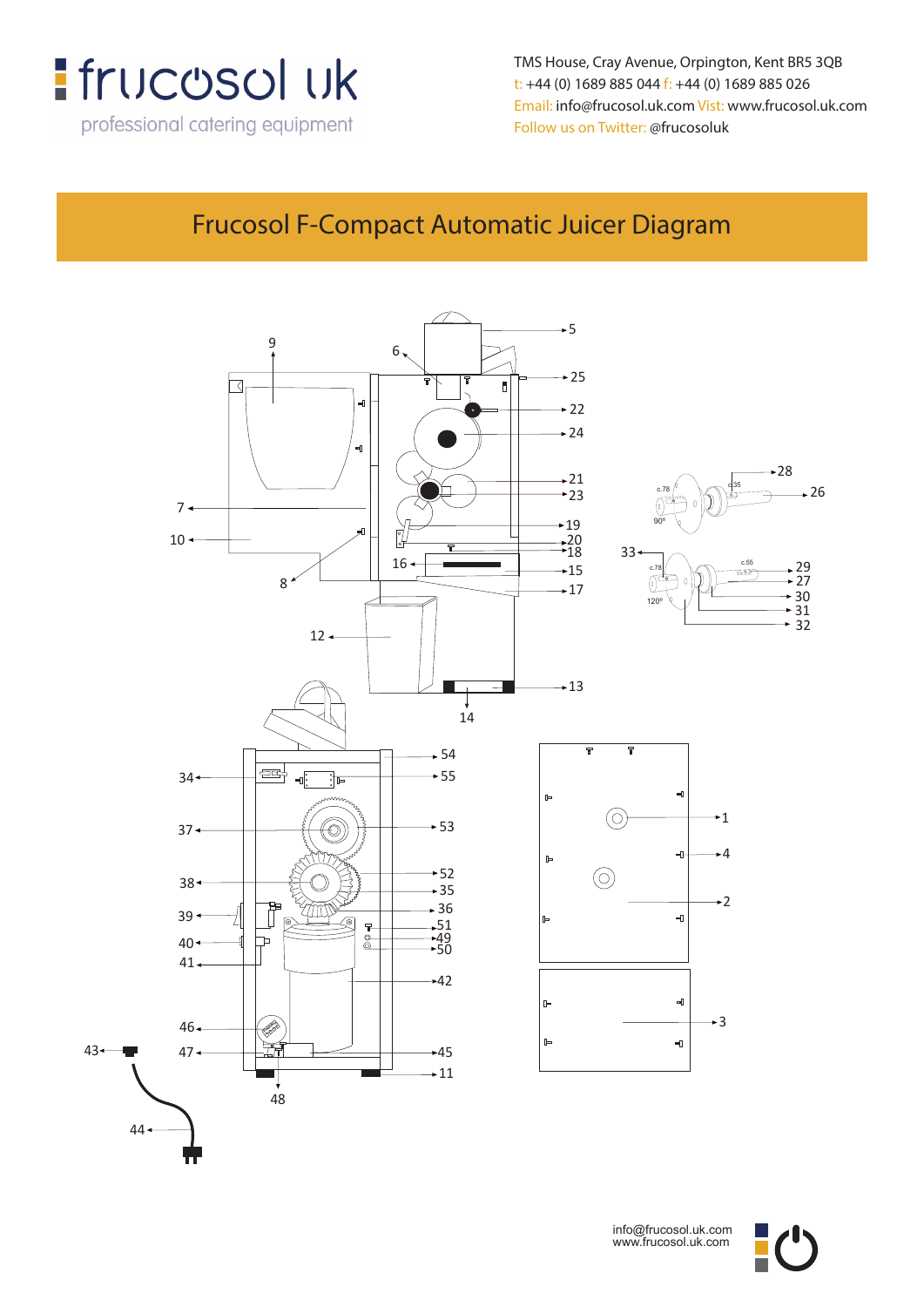## **:** frucosol uk

professional catering equipment

TMS House, Cray Avenue, Orpington, Kent BR5 3QB t: +44 (0) 1689 885 044 f: +44 (0) 1689 885 026 Email: info@frucosol.uk.com Vist: www.frucosol.uk.com Follow us on Twitter: @frucosoluk

#### Frucosol F-Compact Automatic Juicer Diagram

| <b>REF</b>    | <b>NO</b>      | <b>Frucosol F-Compact Automatic Juicer</b> | Price      |
|---------------|----------------|--------------------------------------------|------------|
| fcompact-001  | $\mathbf{1}$   | <b>Black spacer</b>                        | £11.00     |
| fcompact-002  | 2              | Top case back                              | <b>POA</b> |
| fcompact-003  | 3              | Under case back                            | <b>POA</b> |
| fcompact-004  | $\overline{4}$ | Screw M5*10                                | £1.10      |
| fcompact-005  | 5              | Ramp                                       | £46.20     |
| fcompact-006  | 6              | Feeder tray                                | £35.20     |
| fcompact-007  | 7              | Hinge                                      | £39.60     |
| fcompact-008  | 8              | Screw M4*10                                | £1.10      |
| fcompact-009  | 9              | Doort glass                                | £35.20     |
| fcompact-010  | 10             | Front cover                                | £220.00    |
| fcompact-011  | 11             | Leg                                        | £8.80      |
| fcompact-012  | 12             | Plastic cube                               | £15.40     |
| fcompact-012i |                | Inox cube                                  | £99.00     |
| fcompact-013  | 13             | Tray for glasses                           | £44.00     |
| fcompact-014  | 14             | Grating for glasses                        | £55.00     |
| fcompact-015  | 15             | Fliter                                     | £66.00     |
| fcompact-016  | 16             | Filter shooter                             | £17.60     |
| fcompact-017  | 17             | <b>Filter funnel</b>                       | £132.00    |
| fcompact-018  | 18             | <b>Bottom M4</b>                           | £13.20     |
| fcompact-019  | 19             | Peel extractor                             | £33.00     |
| fcompact-020  | 20             | Support extractor                          | £26.40     |
| fcompact-021  | 21             | Squeezer Ball                              | £70.40     |
| fcompact-022  | 22             | <b>Cutting blade</b>                       | £85.80     |
| fcompact-023  | 23             | Yellow screw                               | £8.80      |
| fcompact-024  | 24             | Hollow item                                | £70.40     |
| fcompact-025  | 25             | Support front cover                        | £13.20     |
| fcompact-026  | 26             | Squeezer shaft 1                           | £101.20    |
| fcompact-027  | 27             | Squeezer shaft 2                           | £101.20    |
| fcompact-028  | 28             | Peg 35'                                    | £33.00     |
| fcompact-029  | 29             | Peg 55'                                    | £33.00     |
| fcompact-030  | 30             | Bearing of squeezer shaft                  | £26.40     |
| fcompact-031  | 31             | O-ring seal                                | £3.30      |
| fcompact-032  | 32             | Yellow spacer                              | £15.40     |
| fcompact-033  | 33             | Peg 78'                                    | £44.00     |
| fcompact-034  | 34             | Security switch                            | £15.40     |
| fcompact-035  | 35             | Conical gear 29                            | £96.80     |
| fcompact-036  | 36             | Conical gear 14                            | £83.60     |
| fcompact-037  | 37             | Separator large                            | £13.20     |
| fcompact-038  | 38             | Separator short                            | £13.20     |
| fcompact-039  | 39             | Switch                                     | £8.80      |
| fcompact-040  | 40             | Fuse holder                                | £6.60      |